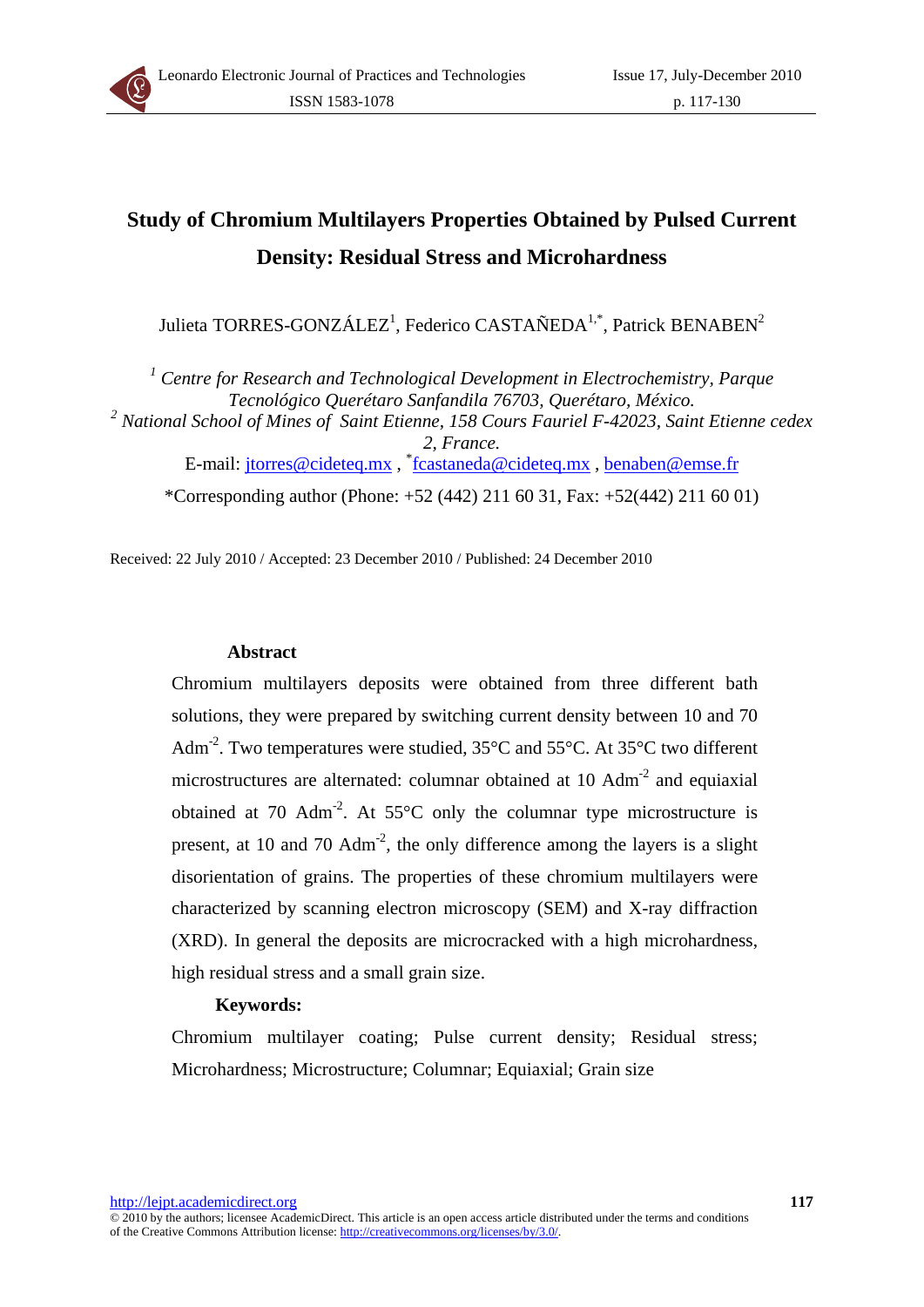#### **Introduction**

Chromium deposits obtained from chromic acid solutions have a high microhardness, a good wear and corrosion resistance. These properties can be modified by the electrolyte composition and plating parameters such as temperature and current density [1].

Many studies have been done to improve the chromium properties, particularly corrosion resistance. As it is known, corrosion is influenced not only by the deposit thickness but also by the width and depth of cracks, in this sense cracks are influenced, among others things, by layer thickness, layer microstructure and residual stress.

Several methods are used to improve the physical properties of chromium deposits like: plasma nitriding [2], mechanical polishing [3], r.f. magnetron sputtering [4], pulsedcurrent electrolysis [5-10] with or without reversing polarity [11].

Varying the pulse frequency some authors found hardness values similar to those obtained by direct current plating, depending on the pulse frequency, hardness can be increased in 54 percent respect to the direct current plating [12]. Some of these methods try to modify the deposit surface [2, 3], while others try to avoid cracks development [4-11].

One of the approach to avoid cracks formation and by consequence to modify mechanical properties is to avoid stress accumulation and hence, crack development in consequence; maximum layer thickness must be stopped before to reach the critical stress value for crack appearance. In this sense, superposed thin chromium sublayers are a good option to try to obtain crack free deposits.

From this point of view, we have studied the chromium multilayers properties in particular electrodepositing alternated sublayers using two different current densities. In a previous study [13], we showed that deposits from standard and catalyzed baths at temperatures between 20 and 70ºC have mainly two types of microstructure, equiaxial and columnar. Each one of these microstructures has different mechanical and corrosion characteristics and is suitable as a departing point to obtain crack free chromium deposits.

In this paper we have chosen,  $35^{\circ}$ C as the lower temperature and  $55^{\circ}$ C as the higher temperature to obtain chromium multilayers, because it is the temperature range in chromium workshops. Indeed the purpose of this study is to produce multilayer chromium deposit alternating the two microstructures previously described and to characterize its physical properties, mainly residual stress, microstructure, grain size and microhardness.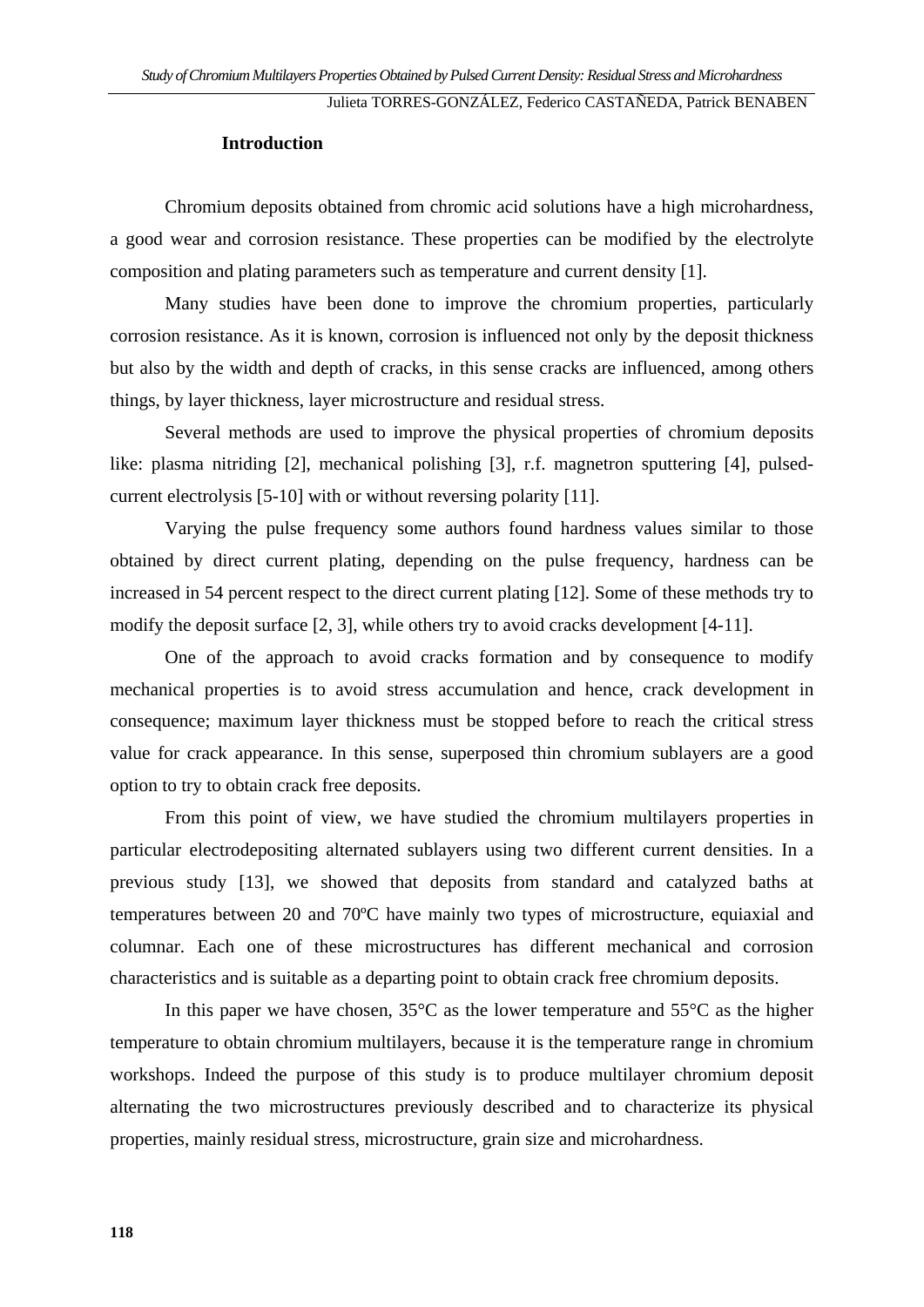## **Material and Method**

#### *Baths and Plating Conditions*

Table 1 presents the different electrolytes used for the electrodeposition of chromium multilayers. Three baths have been tested, the standard bath, one commercial bath from Atotech, the so called HEEF25<sup>®</sup> and one mixed catalyst bath (SiF<sub>6</sub>).

| <b>Twore 1.</b> Chemical composition of asca baths and plating conditions |                   |                                  |                                     |  |  |  |
|---------------------------------------------------------------------------|-------------------|----------------------------------|-------------------------------------|--|--|--|
|                                                                           | Standard $(gL-1)$ | Mixed Catalyst (gL <sup>-1</sup> | $\mathrm{HEEF25}^{\circ}$ (Atotech) |  |  |  |
| Cr <sub>2</sub> O <sub>3</sub>                                            | 250               | 250                              | Commercial                          |  |  |  |
| SO <sub>4</sub> <sup>2</sup>                                              | 2.5               | 0.6                              | Commercial                          |  |  |  |
| SiF <sub>6</sub> <sup>2</sup>                                             |                   | 10                               | Commercial                          |  |  |  |
| <b>Operating Conditions</b>                                               |                   |                                  |                                     |  |  |  |
| Temperature °C                                                            |                   | 35 and $55 \pm 1$                |                                     |  |  |  |
| Cathodic current density                                                  | 10 and 70         |                                  |                                     |  |  |  |
| $(Adm-2)$                                                                 |                   |                                  |                                     |  |  |  |

**Table 1.** Chemical composition of used baths and plating conditions

<sup>a</sup> A self-regulating high speed (SRHS) bath

Multilayers were obtained by alternating sublayers. The first sublayer was deposited at 10 Adm<sup>-2</sup> then the following sublayer at 70 Adm<sup>-2</sup> for both working temperatures used, i.e. 35 and 55 $^{\circ}$ C. Temperature was thermostatically controlled to  $\pm$  1 $^{\circ}$ C. Substrate used was carbon steel AISI 1018.

Two chromium sublayer thickness were studied, 1 and 0.2 μm. The plating time was set to obtain a 50 μm of total thickness comparable to hard chromium deposits.

The electrolytic cell was a 5-liters tank made of PTFE. Three shapes of the same carbon steel were used for the different analysis: a) Cylinders of about 1 cm in diameter and 7 cm long, b) parallelepipeds of about  $0.9 \times 0.9 \times 2$  cm and c) Plates of about  $5 \times 5 \times 0.3$  cm. The samples were mechanically polished and degreased in trichloromethane. Before electrodeposition the samples were anodically etched at a current density of 50 Adm<sup>-2</sup> during 1 min in the same chromium plating solution. The anodes were made of a PbSbSn alloy (3% Sb and 3% Sn) and the shape was adapted to match the samples shape.

The cylindrical samples were cut along the longitudinal axe and polished mechanically for microhardness measures and etched in a modified Murakami's reagent [14] (100 gL<sup>-1</sup> K<sub>3</sub> [Fe  $(CN_6)$ ], 8 gL<sup>-1</sup> NaOH, water) for the micrographic analysis.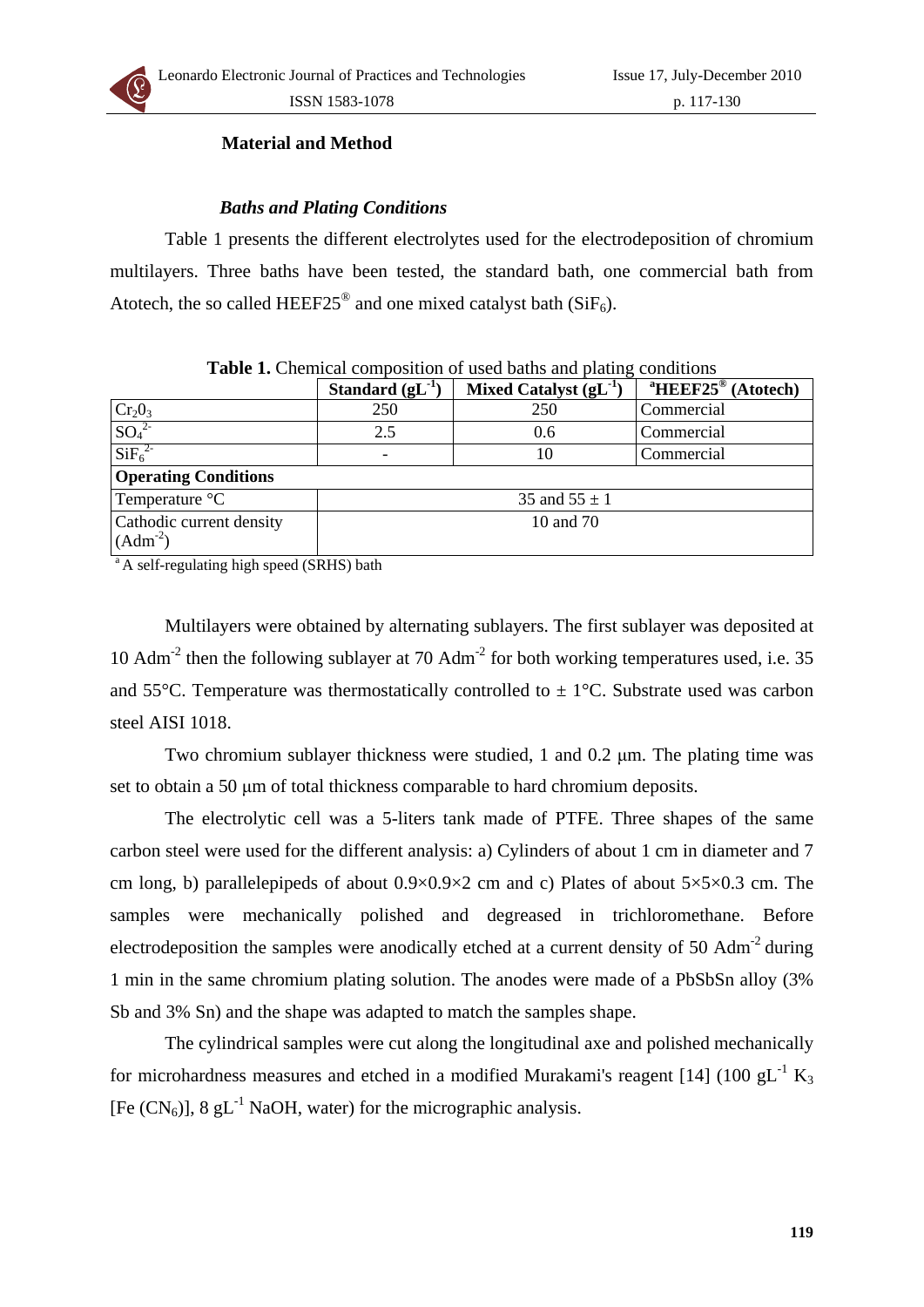## *Scanning Electron Microscopy (SEM), X Ray Difractommetry (XRD) and Microhardness*

Several techniques were used to characterize the properties of the chromium layers. The microstructure was analyzed by SEM (JEOL 850), while grain size, crystallographic texture and residual stresses were determined by XRD. The diffractometer was composed of a Phillips goniometer coupled with a device called Dosophatex® (conceived at Ecole des Mines de Saint Etienne, France).

The measurements were achieved on the free surface of the chromium deposits. Pole figures were achieved on the surface of each sample. The {200} pole figures were obtained with the  $Co-K_{\alpha}$  radiation. This peak is convenient due to its low multiplicity and good intensity. A calculus of X-ray penetration shows that in the case of chromium deposits, this penetration is around 1.2 μm.

The determination of residual stress was also carried out by XRD with the  $Co-K_a$ radiation ( $\lambda_{Ka}$ = 1.785 Å) using the sin2 $\theta$  method [15]. The measures were realized on the {211} planes due to its multiplicity (p=24) with a Bragg's angle (2 $\theta$  = 98.88°) high enough for the precision of the measurements.

The chromium coatings microhardness was measured by a Vickers indenter (Matsuzawa MXT70) under a 15 sec, 100 g load on cross sections, perpendicular to the interface steel/chromium. The diagonals lines of the mark as well as the coatings thickness were measured by a computational program on a conventional optical microscope.

#### **Results and Discussion**

All chromium multilayers were started with a sublayer deposited at 10 Adm<sup>-2</sup> and finished by a sublayer deposited at  $70$  Adm<sup>-2</sup> All the multilayers from the three baths tested are well defined an separated as can be seen from SEM-FEG analysis, Figure 1a and 1b.

#### *Chromium Sublayer Microstructure*

## 1 μm sublayer thickness 35 °C

Figure 2a shows the structure of alternating 1 μm sublayers from Standard bath. We observe that chromium multilayers are microcraked; we can also see the formation of equiaxial grains at the interface substrate/deposit.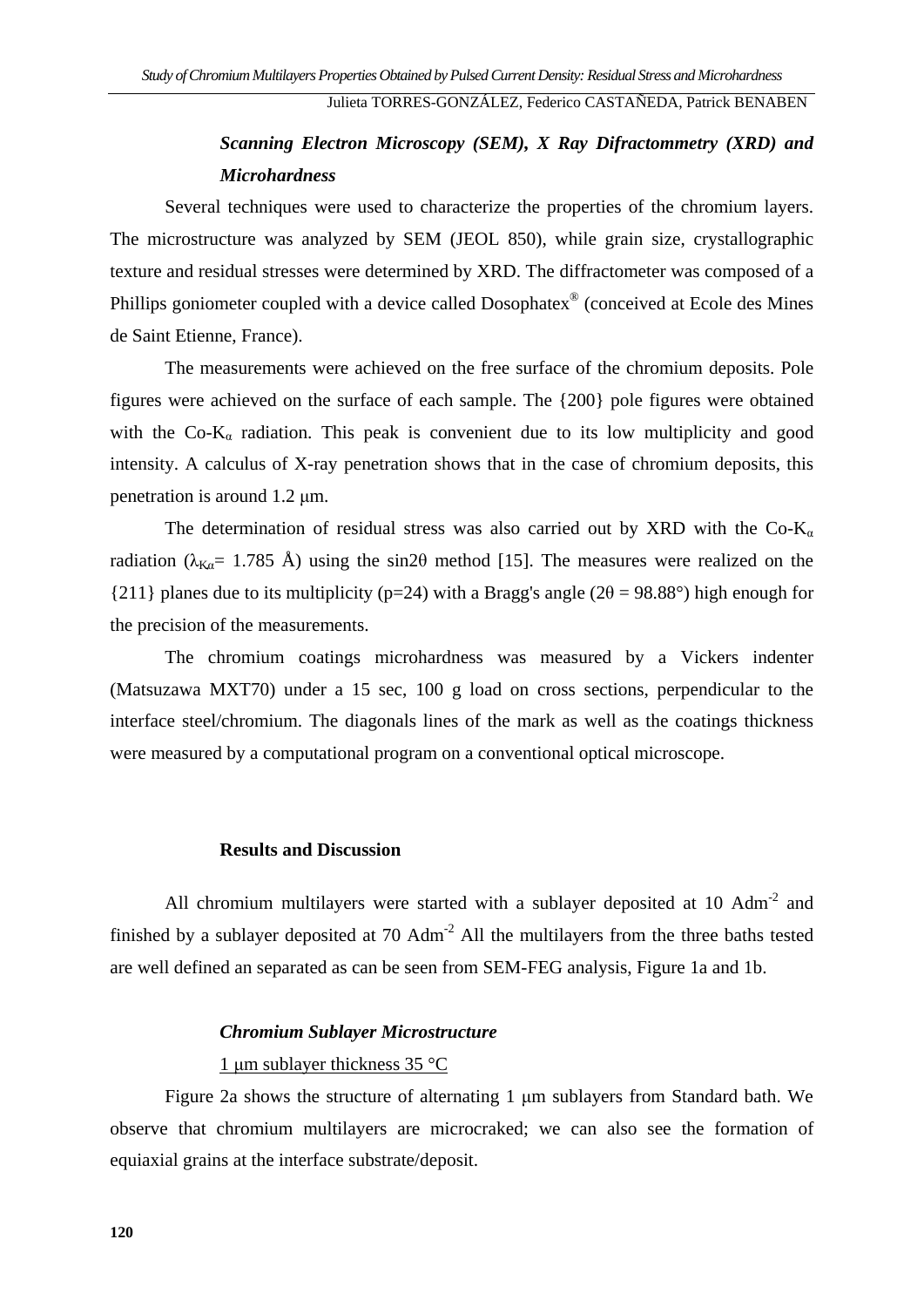

*Figure 1a. SEM-FEG micrographs of bath1 μm Chromium multilayers from standard bath obtained at 55°C and 10-70 Adm-2* 



*Figure 1b. SEM-FEG micrographs of 0.2 μm Chromium multilayers from SiF<sub>6</sub> bath obtained at 55 °C and 10-70 Adm-2*

There are some others equiaxial grains developed inside the sublayers in hazardous manner, these grains deform the continuity of subsequent sublayers producing columns emerging till surface giving a dull aspect to the deposit, Figure 2b. In spite of the very thin sublayer thickness (1µm), the cracks formed, cross the alternating sublayers and even, some of them, cross the entire multilayer thickness from substrate to surface. This behaviour is present only at 35°C, for the three baths tested and for 1 μm sublayer thickness (Micrographs for HEEF25® and mixed catalyst baths are not shown).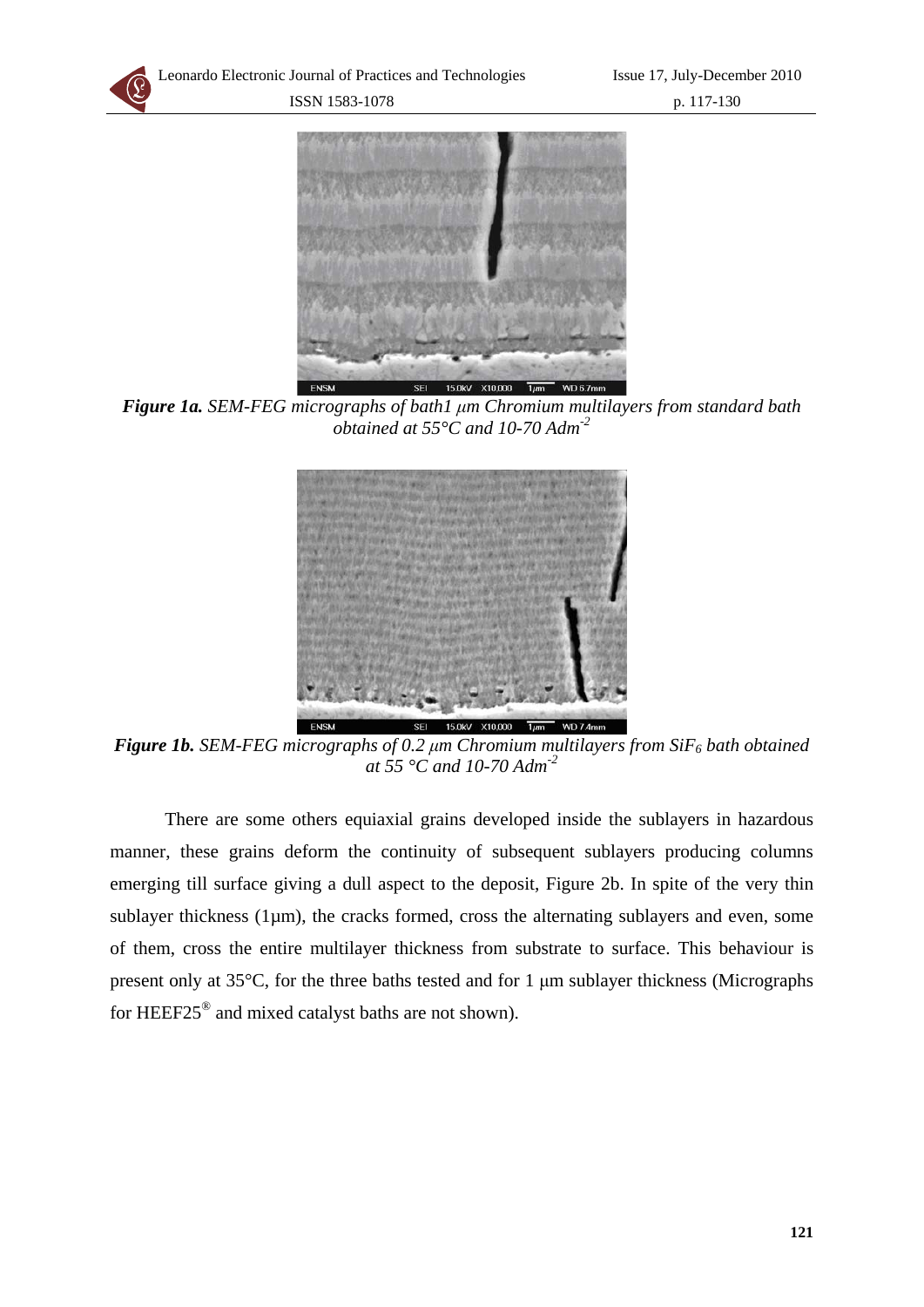

*Figure 2a. SEM Micrographs of 1 μm chromium sublayer microstructure obtained from a standard bath at 35°C and 10-70 Adm-2*



*Figure 2b. Surface SEM Micrographs of 1 μm chromium sublayer obtained from a standard bath at 35 °C and 10-70 Adm-2*

## 1 μm sublayer thickness 55 °C

At this temperature the alternated sublayer microstructures are both columnar for the three baths tested. The difference between them is a slightly grain disorientation. Figure 3a, 3b and 3c show the microstructure obtained from different baths. The 1 μm sublayers thicknesses are also microcracked and they are perpendicular to substrate. The deposits from  $SiF<sub>6</sub>$  bath are the crackest with the lower crack size (see Table 2). It is evident that crack size is inversely proportional to crack density.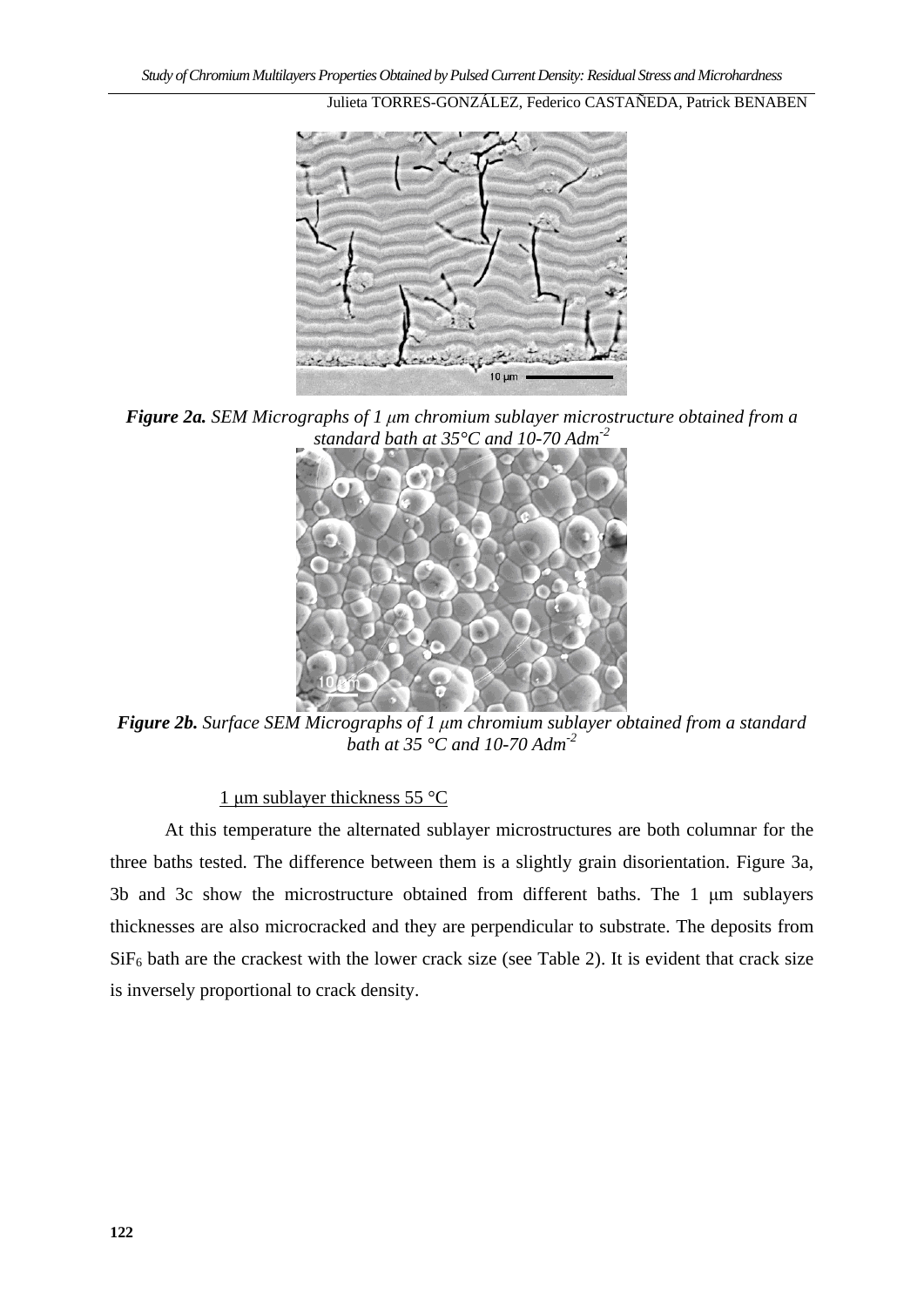Leonardo Electronic Journal of Practices and Technologies ISSN 1583-1078

Issue 17, July-December 2010 p. 117-130



*Figure 3a. SEM Micrographs of 1 μm chromium multilayers obtained from Standard bath at 55°C and 10-70 Adm-2* 



*Figure 3b. SEM Micrographs of 1 μm chromium multilayers obtained from a SiF6 bath at 55°C and 10-70 Adm-2*



*Figure 3c. SEM Micrographs of 1 μm chromium multilayers obtained from HEEF25® bath at 55 °C and 10-70 Adm-2*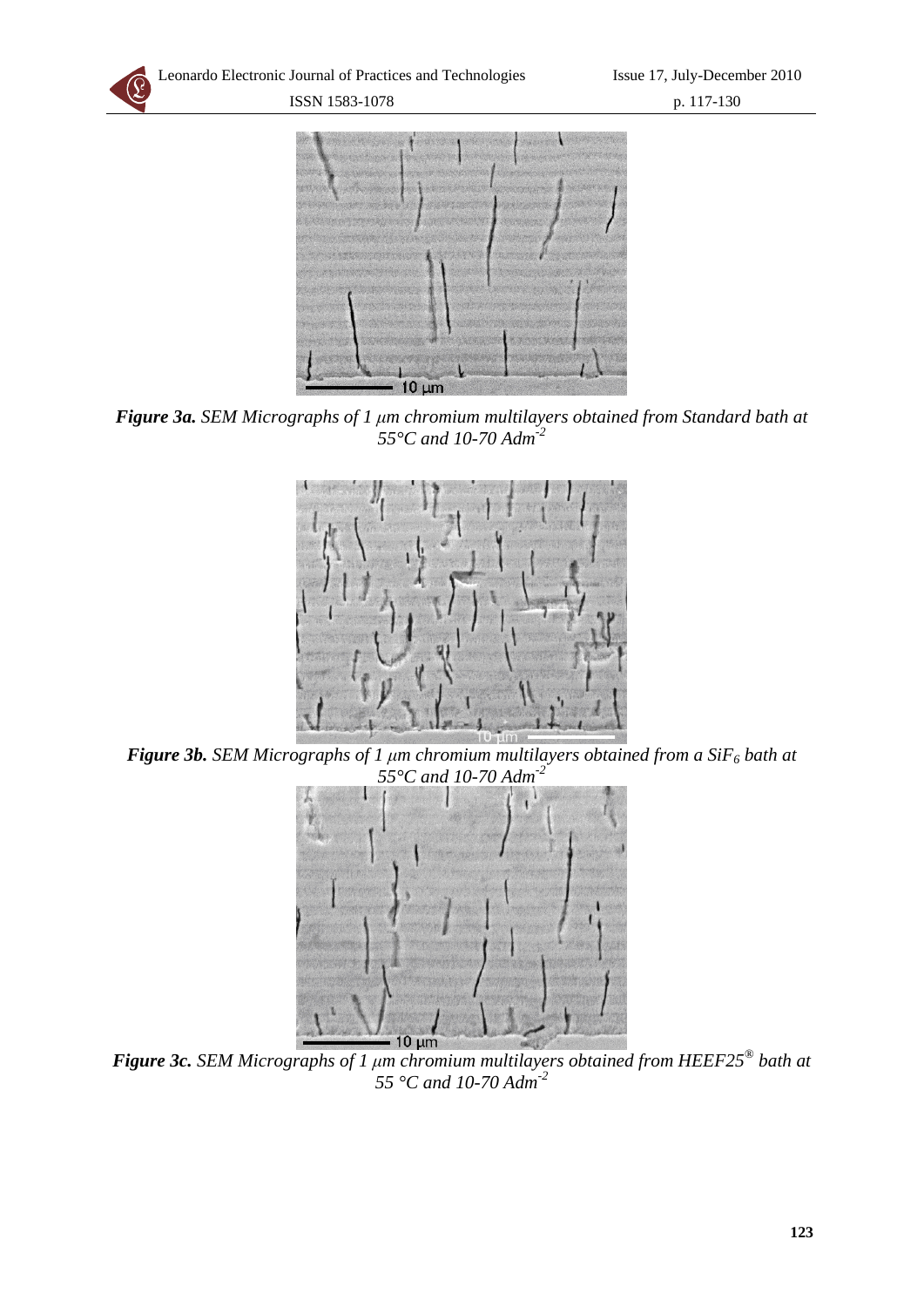|                                  | <b>Standard</b>  |                     |                                                                                          |                             |                |                              |  |
|----------------------------------|------------------|---------------------|------------------------------------------------------------------------------------------|-----------------------------|----------------|------------------------------|--|
|                                  |                  | <b>Single Layer</b> |                                                                                          | <b>Alternated Sublayers</b> |                |                              |  |
|                                  |                  | $35^{\circ}$ C      | $55^{\circ}$ C                                                                           |                             | $35^{\circ}$ C | $55^{\circ}$ C               |  |
|                                  |                  |                     | $10$ Adm <sup>-2</sup>  70 Adm <sup>-2</sup>  10 Adm <sup>-2</sup>  70 Adm <sup>-2</sup> |                             |                | <b>Alternating Sublayers</b> |  |
| Crack density (crack $cm^{-2}$ ) | 1800             | 30                  | 900                                                                                      | 900                         | 1200           | 900                          |  |
| Crack size $(\mu m)$             | 5                | 30                  | 5                                                                                        |                             |                |                              |  |
|                                  | SiF <sub>6</sub> |                     |                                                                                          |                             |                |                              |  |
| Crack density crack $dm-2$       | 3500             | 30                  | 1500                                                                                     | 1500                        | 1900           | 1500                         |  |
| Crack size µm                    | 2                | 30                  | 5                                                                                        | 5                           | 3              | 5                            |  |
|                                  | $HEEF25^{\circ}$ |                     |                                                                                          |                             |                |                              |  |
| Crack density crack $dm-2$       | 2100             | 30                  | 200                                                                                      | 200                         | 800            | 2000                         |  |
| Crack size µm                    | 4                | 30                  | 3                                                                                        | 3                           | 5              | 3                            |  |

**Table 2.** Crack density and crack size for sinlge and multilayers

## 0.2 μm sublayer thickness 35°C

Figure 4a, 4b and 4c show the microstructures obtained from the three different baths at 35°C and for 0.2 μm sublayer thickness. As can be seen, the sublayers are microcracked, with some equiaxial grains. The quantity of equiaxial grains depends on the bath type.



*Figure 4a. SEM Micrographs of 0.2 μm chromium multilayers obtained from Standard bath at 35°C and 10-70 Adm-2* 

Deposits from standard bath present cracks deflected from the normal to substrate while deposits from  $SiF_6$  bath show that cracks are perpendicular to the substrate and the presence of equiaxial grains is almost zero. Deposits obtained from HEEF25® bath presents a lot of equiaxial grains and less cracks than for the others baths (see Table 2), again  $\text{SiF}_6$  bath is the crackest. No macrocracks i.e. cracks that crosses the entire layer from substrate to surface, are detected under experimental conditions for these three baths.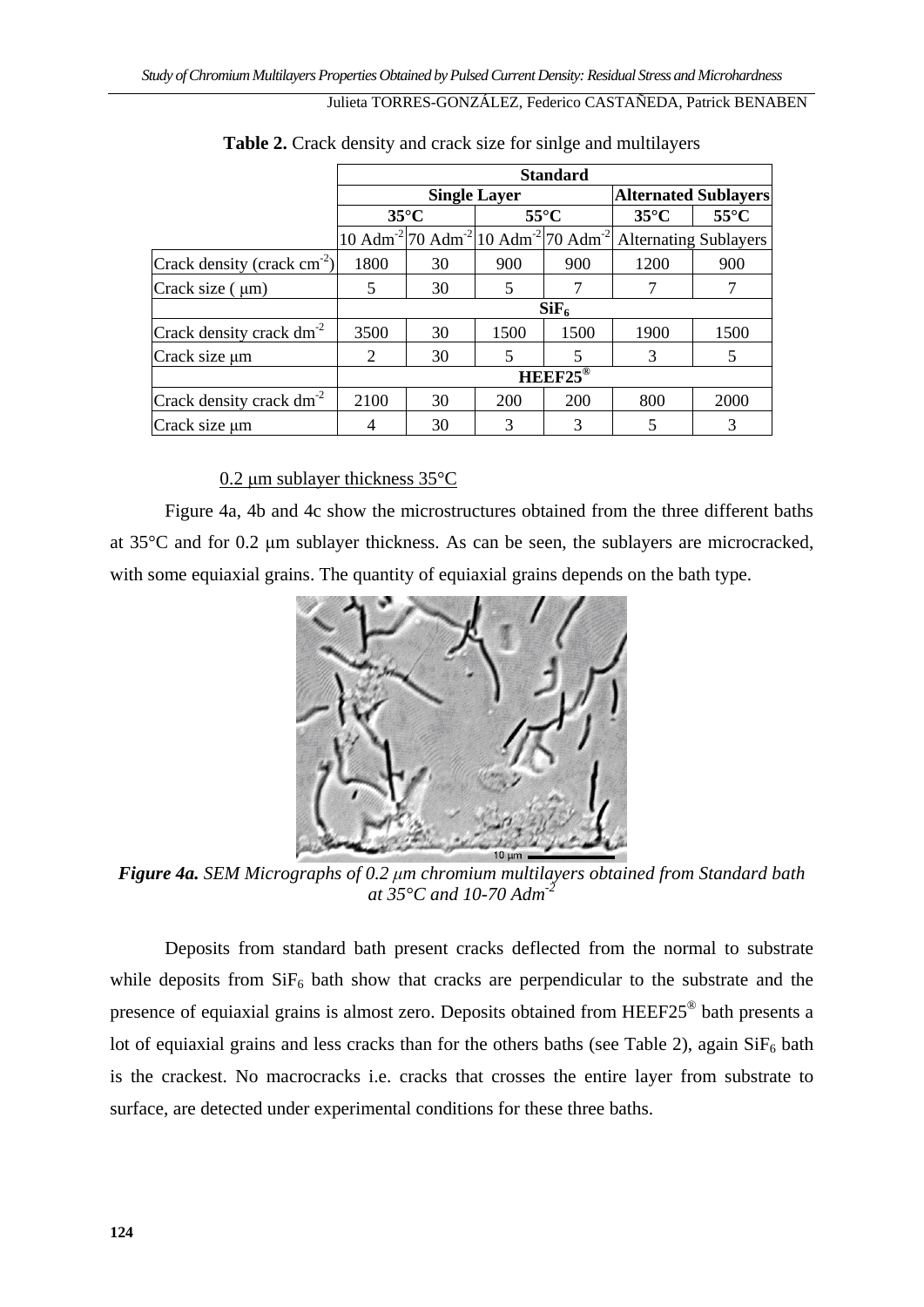Leonardo Electronic Journal of Practices and Technologies ISSN 1583-1078

Issue 17, July-December 2010 p. 117-130



*Figure 4b. SEM Micrographs of 0.2 μm chromium multilayers obtained from SiF<sub>6</sub> bath at 35°C and 10-70 Adm-2* 



*Figure 4c. SEM Micrographs of 0.2 μm chromium multilayers obtained from HEEF25® bath at 35 °C and 10-70 Adm-2*

0.2 μm sublayer thickness 55°C

At 55° C and 0.2μm sublayer thickness the crack density in deposits from Standard bath decrease but they become longer, the deposits from the  $SiF<sub>6</sub>$  bath exhibit more cracks than standard bath but HEEF25® is the crackest.

Here, again, the crack size increases as the crack density decreases, Figure 5a, 5b, 5c and Table 2.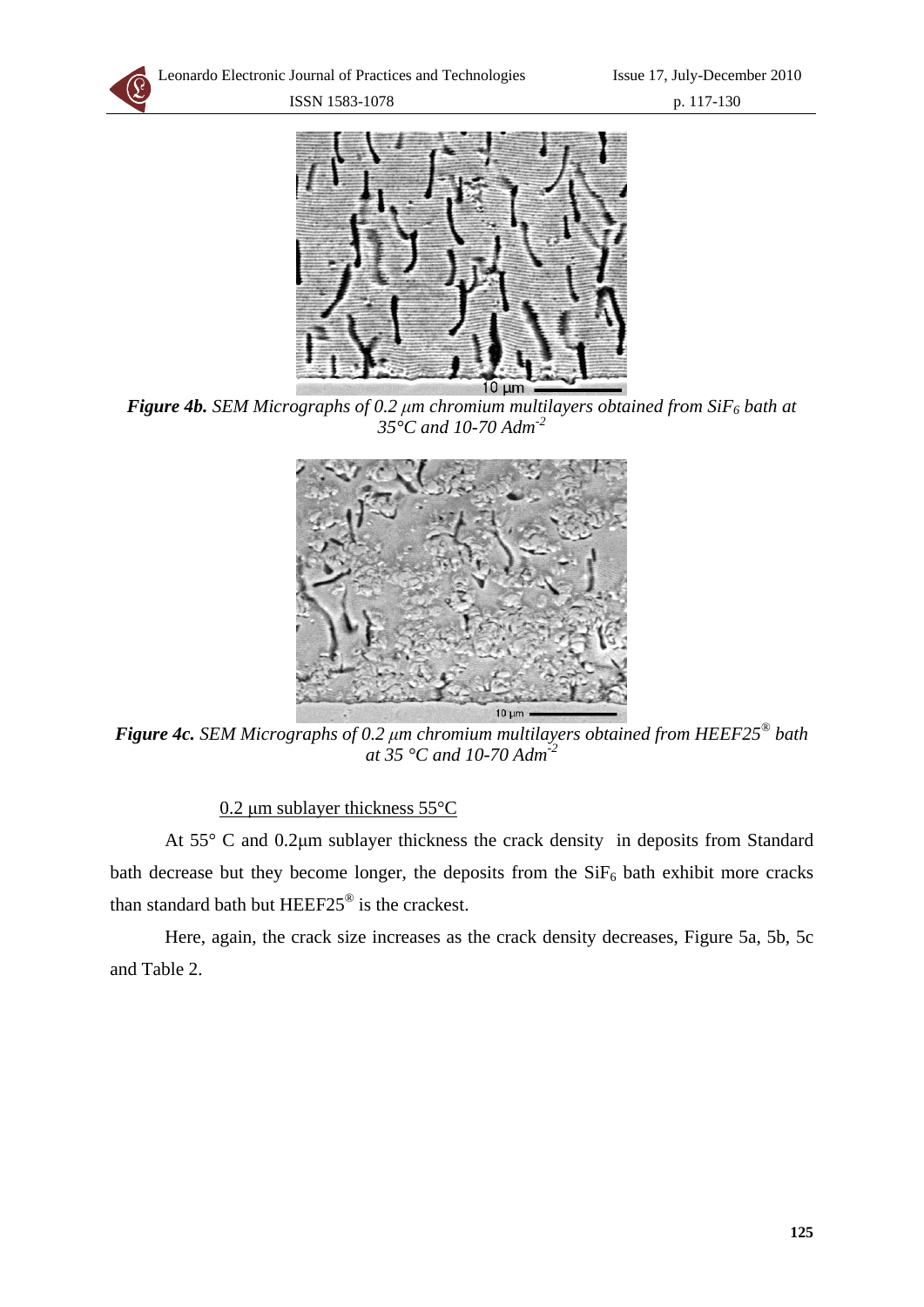

*Figure 5a. SEM Micrographs of 0.2 μm chromium multilayers obtained from Standard bath at 55°C and 10-70 Adm-2* 



*Figure 5b. SEM Micrographs of 0.2 μm chromium multilayers obtained from SiF6 bath at 55°C and 10-70 Adm-2* 



*Figure 5c. SEM Micrographs of 0.2 μm chromium multilayers obtained from HEEF25® bath at 55°C and 10-70 Adm-2*

#### *Grain size*

Grain size was obtained by XRD using the method described above: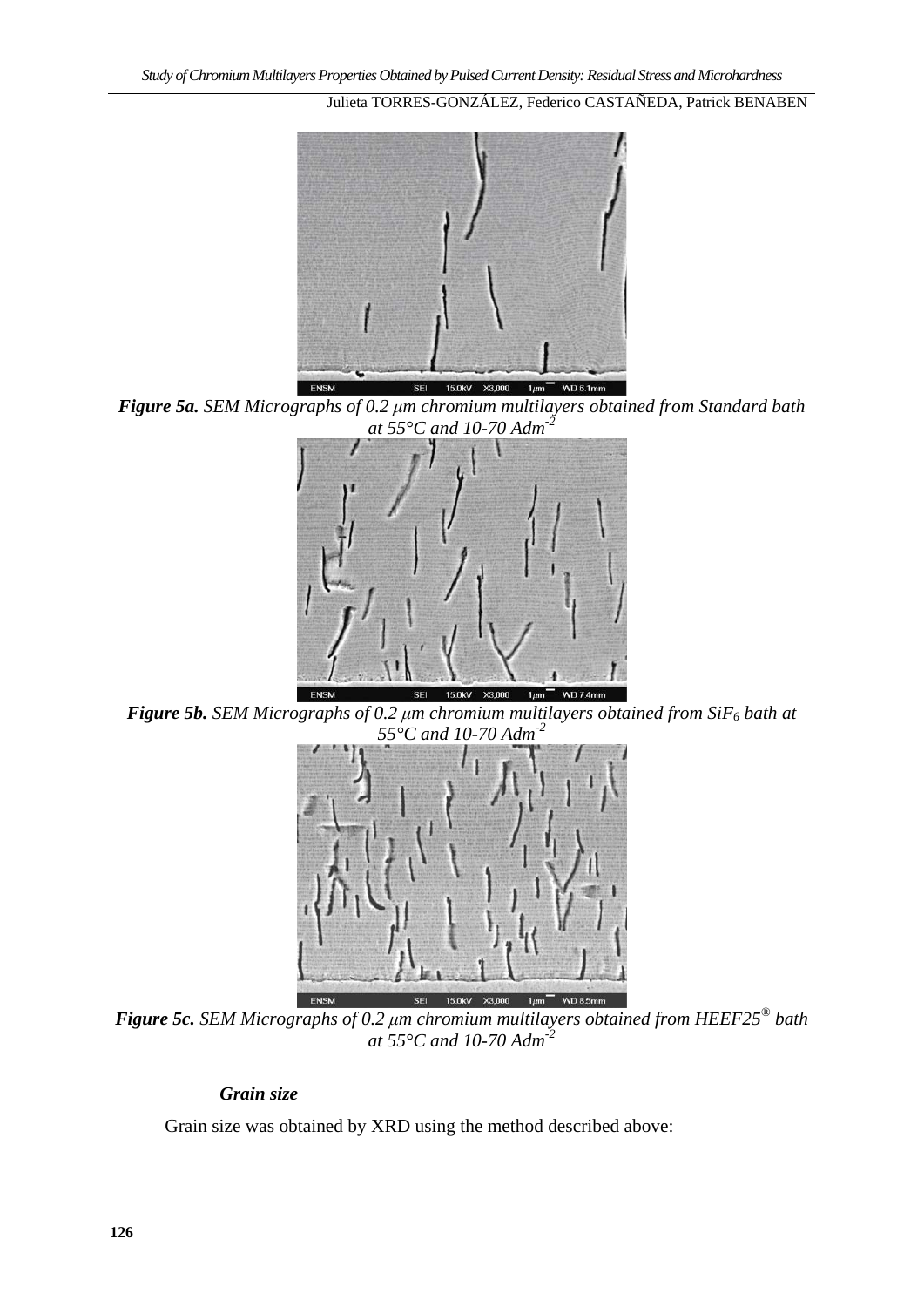

- 35 $\degree$ C As it is well known, single layer deposits obtained at 35 $\degree$ C and 10 Adm<sup>-2</sup> have a columnar structure and small grain size of about 6-7 nm, in the other hand, single layer deposits prepared at  $35^{\circ}$ C and  $70$  Adm<sup>-2</sup> have an equiaxial microstructure with a bigger grain size of about 10-15 nm. Surprisingly the grain size for multilayers deposits is always small i.e. 6-7 nm, in spite of temperature and current density, i.e. both sublayers have a small grain, see Table 3.
- 55°C Single layer deposits obtained at 55°C at 10 and 70 Adm-2 have small grain size and columnar microstructure, no surprise then in obtaining small grain size for multilayers under these conditions (Table 3).

|               | <b>Standard</b>        |                        |                             |                        |                       |                |  |  |
|---------------|------------------------|------------------------|-----------------------------|------------------------|-----------------------|----------------|--|--|
|               |                        | <b>Single Layer</b>    | <b>Alternated Sublayers</b> |                        |                       |                |  |  |
|               | $35^{\circ}$ C         |                        | $55^{\circ}$ C              |                        | $35^{\circ}$ C        | $55^{\circ}$ C |  |  |
|               | $10$ Adm <sup>-2</sup> | $70$ Adm <sup>-2</sup> | $10$ Adm <sup>-2</sup>      | $70$ Adm <sup>-2</sup> | Alternating sublayers |                |  |  |
| Grain size nm |                        | 15                     |                             |                        |                       |                |  |  |
|               | SiF <sub>6</sub>       |                        |                             |                        |                       |                |  |  |
| Grain size nm | h                      | 10                     |                             |                        |                       |                |  |  |
|               | $HEEF25^{\circledR}$   |                        |                             |                        |                       |                |  |  |
| Grain size nm |                        | 14                     |                             |                        |                       |                |  |  |
|               |                        |                        |                             |                        |                       |                |  |  |

**Table 3.** Grain size for single and multilayers

## *Residual stress*

XRD is a well-known method for evaluating the residual stress however, even if the elastic coefficients values of the isotropic chromium ( $E=279$  GPa,  $v=0.21$ ) are taken into account, the results may well be different from the real values due to the microstructure and grain distribution anisotropy.

35°C The residual stress of the single layer deposits obtained at 35°C and 10 Adm<sup>-2</sup> with columnar microstructure is high having a value of about ~1000 MPa. The residual stress for single layer deposits obtained at  $35^{\circ}$ C and  $70$  Adm<sup>-2</sup> with equiaxial structure are negligible having a value of about 200-300 MPa. Nevertheless for multilayers, deposits obtained at 35°C regardless of current density, residual stress decreases as the presence of equiaxial grains becomes predominant. For standard bath the residual stress is around 750 MPa, for  $SiF_6$  deposits they are around 1000 MPa and for the HEEF25<sup>®</sup> they are inferior to 500 MPa (Table 4).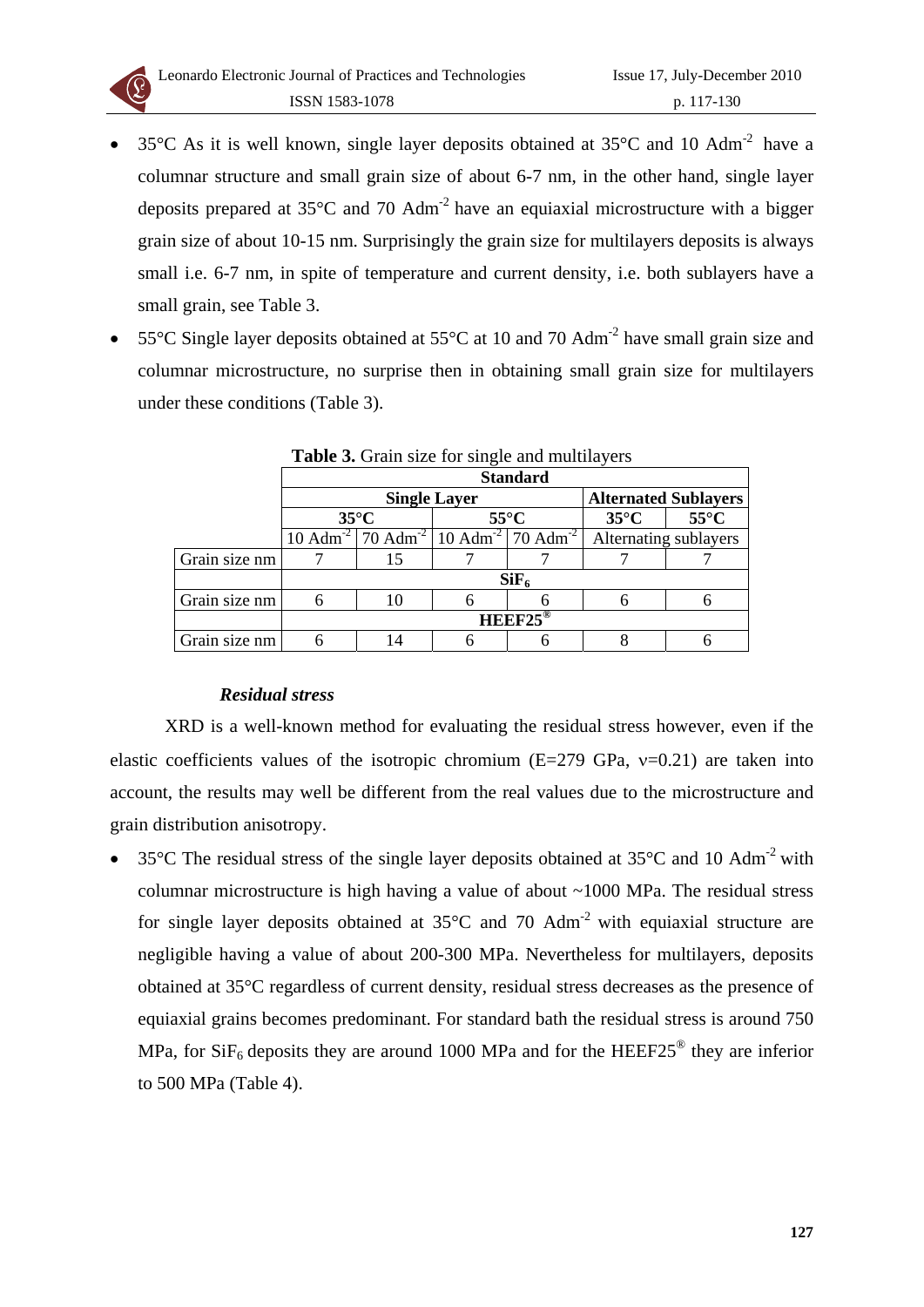• 55°C Residual stress is high for the columnar microstructure obtained at 55° regardless of current density, with a value of 1000 MPa (see Table 4). So for multilayers obtained at 55  $\degree$ C the residual stress is always high ( $\sim$  1000 MPa).

|                            | <b>Standard</b>     |                                                                                          |                |      |                             |                              |  |
|----------------------------|---------------------|------------------------------------------------------------------------------------------|----------------|------|-----------------------------|------------------------------|--|
|                            | <b>Single Layer</b> |                                                                                          |                |      | <b>Alternated Sublayers</b> |                              |  |
|                            |                     | $35^{\circ}$ C                                                                           | $55^{\circ}$ C |      | $35^{\circ}$ C              | $55^{\circ}$ C               |  |
|                            |                     | $10$ Adm <sup>-2</sup> /70 Adm <sup>-2</sup> /10 Adm <sup>-2</sup> /70 Adm <sup>-2</sup> |                |      |                             | <b>Alternating Sublayers</b> |  |
| <b>Residual Stress Mpa</b> | 1100                | <b>200</b>                                                                               | 1000           | 1000 | 750                         | 1000                         |  |
|                            | SiF <sub>6</sub>    |                                                                                          |                |      |                             |                              |  |
| <b>Residual Stress Mpa</b> | 1000                | 300                                                                                      | 1100           | 1100 | 1000                        | 1100                         |  |
|                            | $HEEF25^{\circ}$    |                                                                                          |                |      |                             |                              |  |
| <b>Residual Stress Mpa</b> | 1300                | 200                                                                                      | 1100           | 1100 | 500                         | 1100                         |  |

#### **Table 4.** Residual stress for single and multilayers

#### *Microhardness*

35 $\degree$ C Regarding microhardness, single deposits obtained at 35 $\degree$ C at 10 Adm<sup>-2</sup> having columnar microstructure also have a high microhardness. Deposits microhardness from standard bath is around 900, that of  $\text{SiF}_6$  baths is 1000 and that of HEEF25<sup>®</sup> is 950 HV<sub>100</sub>. Single deposits obtained at  $35^{\circ}$ C at 70 Adm<sup>-2</sup> have equiaxial microstructure and have a low microhardness. Deposits from standard bath is around 600 HV<sub>100</sub>, that of  $\text{SiF}_6$  baths is around 800 HV<sub>100</sub> and that of HEEF25<sup>®</sup> is around 700 HV<sub>100</sub>. Those with columnar microstructure have a higher microhardness about  $1000 \text{ HV}_{100}$  (Table 5).

|                     | <b>Standard</b>      |                |                                                                                          |                |                             |                       |  |  |
|---------------------|----------------------|----------------|------------------------------------------------------------------------------------------|----------------|-----------------------------|-----------------------|--|--|
|                     | <b>Single Layer</b>  |                |                                                                                          |                | <b>Alternated Sublayers</b> |                       |  |  |
|                     |                      | $35^{\circ}$ C |                                                                                          | $55^{\circ}$ C | $35^{\circ}$ C              | $55^{\circ}$ C        |  |  |
|                     |                      |                | $10$ Adm <sup>-2</sup>  70 Adm <sup>-2</sup>  10 Adm <sup>-2</sup>  70 Adm <sup>-2</sup> |                |                             | Alternating sublayers |  |  |
| Hardness $HV_{100}$ | 900                  | 600            | 950                                                                                      | 950            | 1100                        | 950                   |  |  |
|                     | SiF <sub>6</sub>     |                |                                                                                          |                |                             |                       |  |  |
| Hardness $HV_{100}$ | 1000                 | 800            | 1000                                                                                     | 1000           | 1100                        | 1000                  |  |  |
|                     | $HEEF25^{\circledR}$ |                |                                                                                          |                |                             |                       |  |  |
| Hardness $HV_{100}$ | 950                  | 700            | 1100                                                                                     | 1100           | 900                         | 1100                  |  |  |

**Table 5.** Vickers microhardness  $(HV_{100})$  for single and multilayers

Again, surprisingly, multilayer deposits obtained at 35° C have high microhardness value regardless of current density. Deposits from Standard and  $SiF<sub>6</sub>$  bath have a microhardness of about 1000 HV<sub>100</sub>), those from HEEF25<sup>®</sup> bath are slightly lower 900 HV<sub>100</sub> (Table 5).

55°C In the case of single layer deposits at 55°C at 10 and 70 Adm<sup>-2</sup> the microhardness is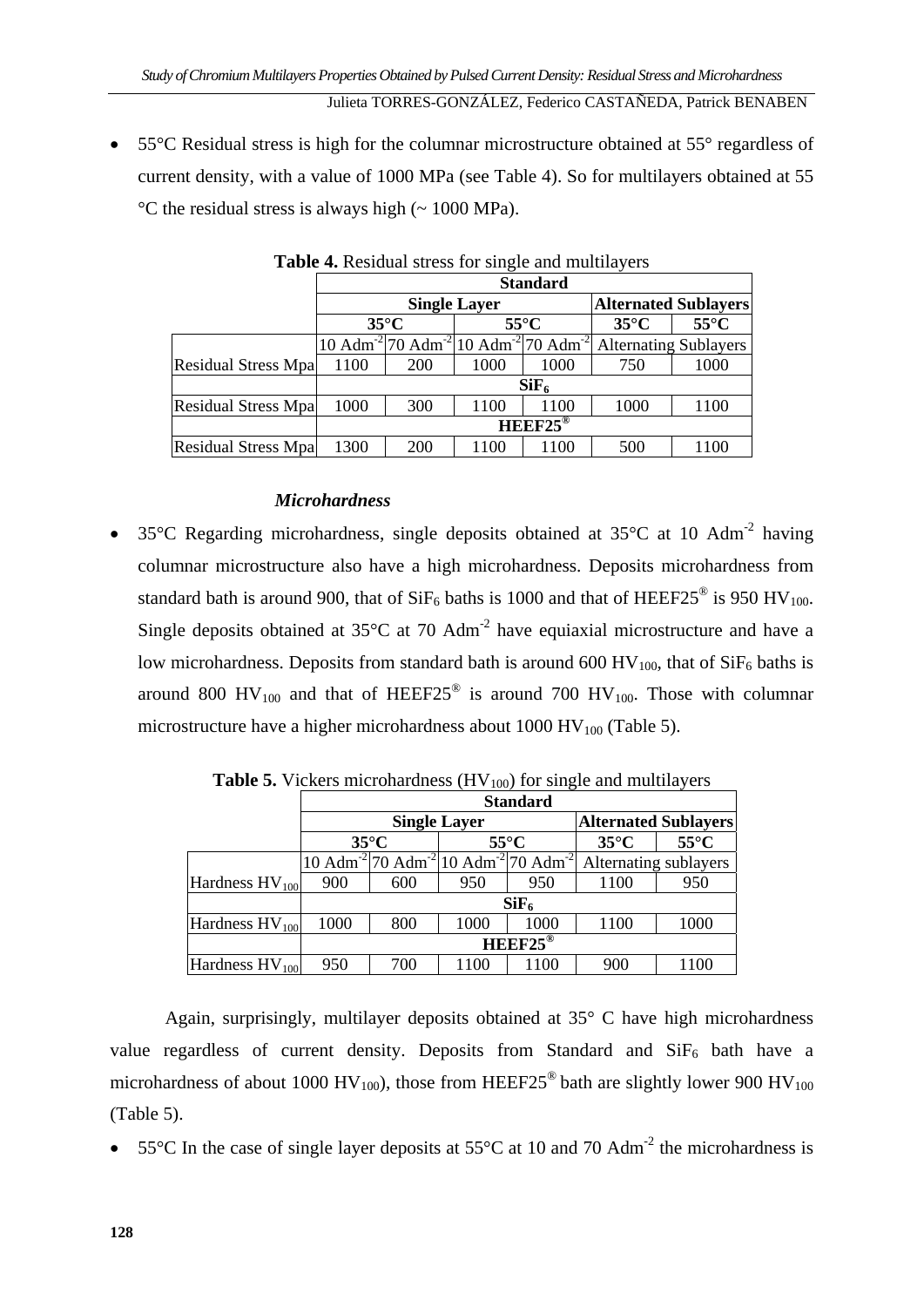

high around,  $1000 \text{ HV}_{100}$ . Consequently the hardness of multilayer deposits, as expected, is also high (1000 HV<sub>100</sub>). At this temperature deposits from HEEF25<sup>®</sup> have a slightly higher microhardness than the others  $(1100 \text{ HV}_{100})$ , see Table 5.

## **Conclusions**

This study demonstrates that multilayer deposits have a different behaviour depending on the type of microstructure. Indeed the multilayers deposits have exactly the inverse characteristics than single layer deposits at  $35^{\circ}$ C and  $70$  Adm<sup>-2</sup>. When we obtain high microhardness in single layer deposits, we obtain low microhardness in multilayer deposits and so on for crack size, crack density, residual stress and grain size.

Surprisingly the grain size for multilayers deposits is always small i.e. 6-7 nm, in spite of temperature and current density, both sublayers have a small grain. Moreover for multilayers, deposits obtained at 35°C regardless of current density, residual stress decreases as the presence of equiaxial grains becomes predominant. For standard bath the residual stress is around 750 MPa, for  $\text{SiF}_6$  deposits is around 1000 MPa and for the HEEF25<sup>®</sup> is inferior to 500 MPa.

Again, surprisingly, multilayer deposits obtained at 35° C regardless of current density have high microhardness value. Deposits from Standard and  $\text{SiF}_6$  bath have a microhardness of about 1000 HV<sub>100</sub>). Hardness for deposits from HEEF25<sup>®</sup> bath are slightly lower (900  $HV_{100}$ ).

#### **Acknowledgements**

The authors thank to Ciencia Básica 2005 - CONACyT, No. 48332 for the financial support and to ENSMSE, France and Centro de Investigación y Desarrollo Tecnológico en Electroquímica S.C to develop this research.

#### **References**

1. Torres-González J., Castaneda, F. and Benaben, P.,*Characterization of physico-chemical properties of chromium electrodeposits*, Theoretical and experimental advances in electrodeposition (ed. Luis Humberto Mendoza Huizar), India, Research Signpost, 2008,. p. 101-121.